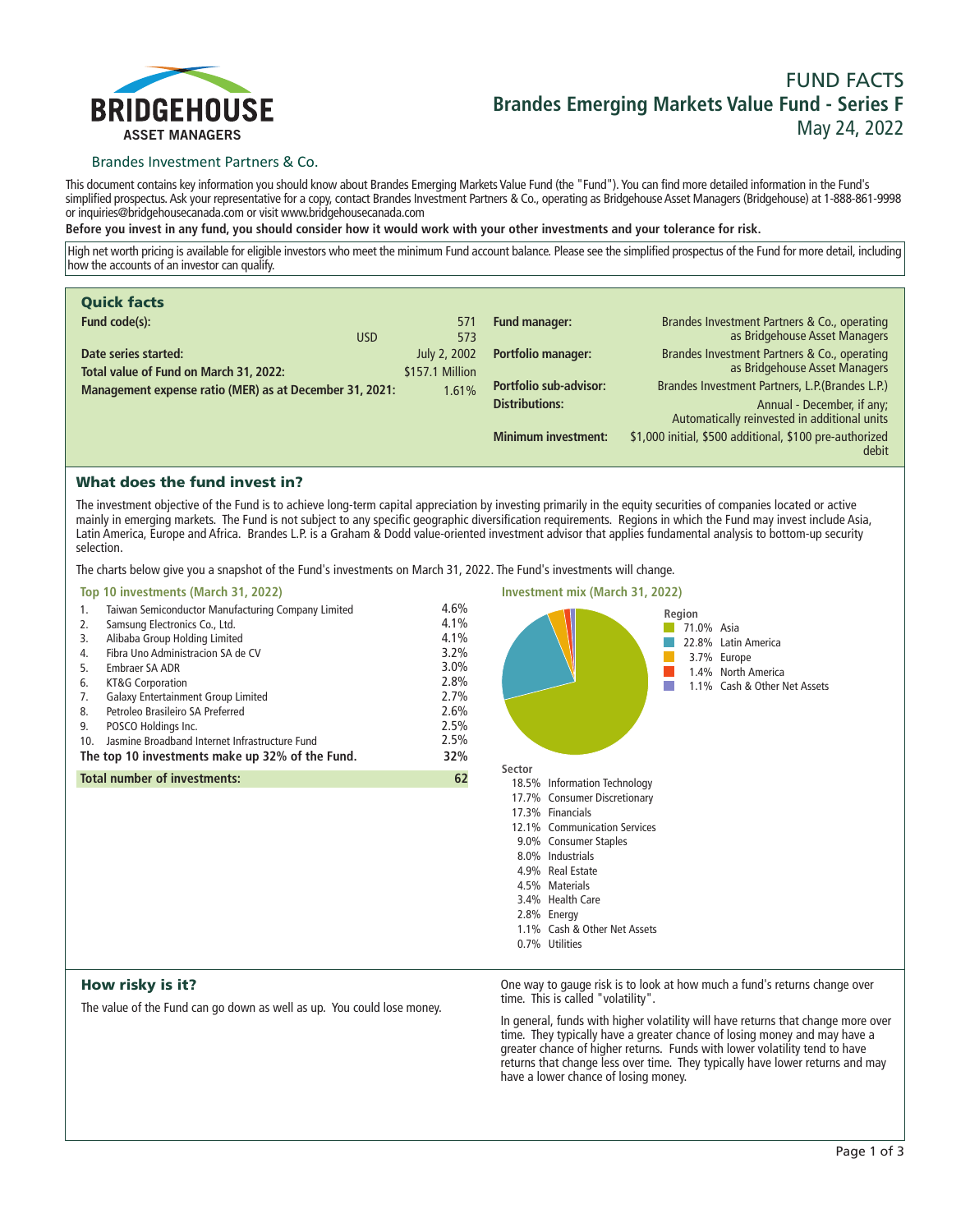

**For more information about the risk rating and specific risks that can affect the Fund's returns, see the Risk section of the Fund's simplified prospectus.**

**Like most mutual funds, this Fund does not have any guarantees. You may not get back the amount of money you invest.**

#### **Risk rating**

**Bridgehouse has rated the volatility of this Fund as Medium to High.**

**This rating is based on how much the fund's returns have changed from year to year. It doesn't tell you how volatile the fund will be in the future. The rating can change over time. A fund with a low risk rating can still lose money.**



# How has the fund performed?

**This section tells you how Series F units of the Fund have performed over the past 10 years. Returns are after expenses have been deducted. These expenses reduce the Fund's returns.**

**No guarantees**

### **Year-by-year returns**

**The bar chart shows the Fund's Series F units annual performance for each of the years shown. The Fund dropped in value in 4 of the 10 years. The range of returns and change from year to year can help you to assess how risky the Fund has been in the past. It does not tell you how the Fund will perform in the future.**



### **Best and worst 3-month returns**

**This table shows the best and worst returns for Series F units of the Fund in a 3-month period over the past 10 years. The best and worst 3-month returns could be higher or lower in the future. Consider how much of a loss you could afford to take in a short period of time.**

|                    | <b>Return</b> | 3 months ending   | If you invest \$1,000 at the beginning of the period |
|--------------------|---------------|-------------------|------------------------------------------------------|
| <b>Best return</b> | 16.2%         | December 31, 2020 | Your investment would rise to \$1,162                |
| Worst return       | $-27.9\%$     | March 31, 2020    | Your investment would drop to \$721                  |

#### **Average return**

**If you invested \$1,000 in the Series F units of this Fund 10 years ago it would now be worth \$1,286. This represents an annual compound rate of return of +2.5%.**

| Who is this fund for?                                                                                                                                                                                                                                                                                                                                                     | A word about tax                                                                                                                                                                                                                                                                                                                                                                                                                                                                       |
|---------------------------------------------------------------------------------------------------------------------------------------------------------------------------------------------------------------------------------------------------------------------------------------------------------------------------------------------------------------------------|----------------------------------------------------------------------------------------------------------------------------------------------------------------------------------------------------------------------------------------------------------------------------------------------------------------------------------------------------------------------------------------------------------------------------------------------------------------------------------------|
| • This Fund is suitable for investors who are long term investors and who<br>wish to add the growth potential of companies in emerging markets to<br>their portfolio. This Fund is also available to be purchased in U.S. dollars.<br>This Fund is not suitable as a short term investment or for investors who<br>cannot tolerate a medium to high degree of volatility. | In general, you'll have to pay income tax on any money you make on a fund.<br>How much you pay depends on the tax laws where you live and whether or not<br>you hold the Fund in a registered plan, such as a Registered Retirement<br>Savings Plan or a Tax-Free Savings Account.<br>Keep in mind that if you hold your fund in a non-registered account, any fund<br>distributions are included in your taxable income, whether you receive them in<br>cash or have them reinvested. |

### How much does it cost?

**The following tables show the fees and expenses you could pay to buy, own and sell Series F units of the Fund. The fees and expenses - including any commissions can vary among each series of a fund and among funds. Higher commissions can influence representatives to recommend one investment over another. Ask about other funds and investments that may be suitable for you at a lower cost.**

### **1. Sales charges**

**This Series of units does not have a sales charge option.**